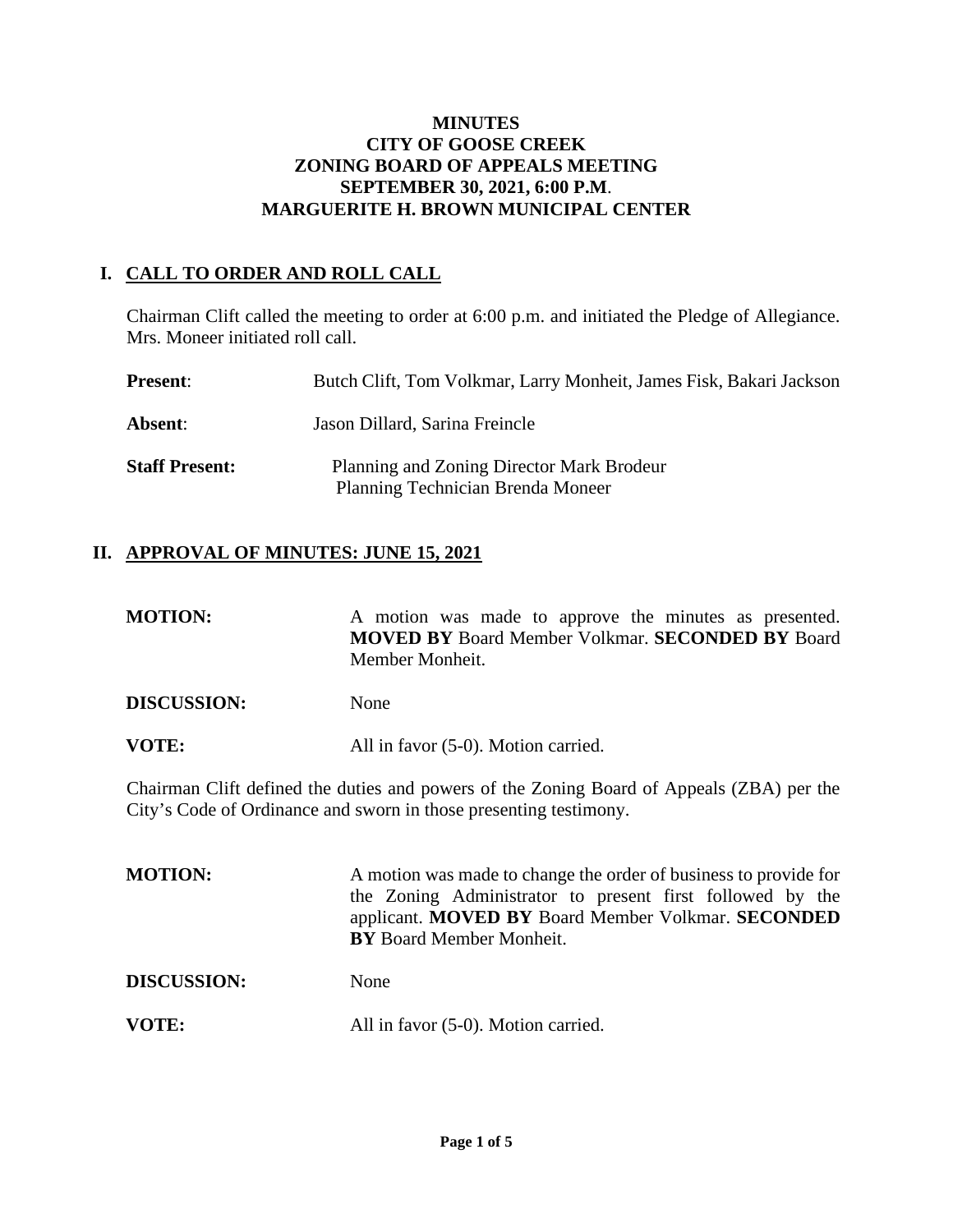### **III. PUBLIC HEARING: NEW BUSINESS**

#### A. **2021-061 AP:** ALL-STAR STORAGE APPEAL: THE APPEAL OF THE ZONING ADMINISTRATOR'S DECISION FOR ALL-STAR STORAGE. PARCEL IS IDENTIFIED AS TMS#243-00-00-013, LOCATED AT 221 ST. JAMES AVE.

Mr. Brodeur presented staff report. He stated the item before the board today is an appeal of a decision made by the City's Zoning Administrator. Per Zoning Code Chapter 151.171(A) - DUTIES AND POWERS, the Zoning Board of Appeals (ZBA) has the exclusive power to hear and decide appeals where it is alleged the zoning administrator, in the strict enforcement of the zoning ordinance, erred in a decision or determination. The ZBA may reverse or affirm, wholly or in part, the determination by the Zoning Administrator. The board has all the powers of the zoning administrator in this case and may issue or direct the issuance of the permit.

Mr. Brodeur presented background information. He stated the 8.092-acre property has an existing storage facility built upon it and is referred to as All Star Storage. The property is zoned General Commercial (GC). Research confirms the site has been zoned commercial since approximately 1983. Until circa 2014, the site remained a grocery store. The current owner legally converted the property into a storage facility in the 2014-15 timeframe. The storage facility currently includes covered and uncovered recreational vehicle (RV) parking. At the time, the storage facility, plus the recreational vehicle parking was a legal use. Research of records reveal that in the latter part of 2017, City Council adopted a new ordinance that changed the requirements for storage facilities located in the General Commercial zoning district; this change effectively made parking/storage of recreational vehicles a prohibited use in the GC zoning class. Today, the existing RV parking at All Star Storage is considered a legal non-conforming use. The applicant's proposal to the City's Zoning Administrator was to expand the RV parking on the site. The Zoning Administrator denied the applicant's request because the parking of recreational vehicles is not a permitted activity in the General Commercial zoning district. City Council made a direct change to the uses allowed in the GC district regarding RV Parking.

Mr. Brodeur presented APPENDIX D which is the chart he uses to make land use decisions. He stated per the chart, storage of recreational vehicles under the GC column is marked with an X, this means it is not a permitted activity in this district.

Mr. Ross Appeal with the law firm of McCullough Khan, LLC spoke on behalf of All Star Storage. He stated his client has been operating a self-storage facility on the property for many years and part of what this business involves is the parking and storage of vehicles. He stated the reason he is here is because his client has a respectful disagreement about the code. Mr. Brodeur believes they are proposing an expansion of a legal non-conforming use. Mr. Appeal's client believes he is proposing an additional expanded area for an accessory use. This appeal comes down to principle and accessory use in the zoning ordinance. He stated section 151.028 of the zoning ordinance defines the principle use to be "the main or primary purpose for which a building, other structure and/or lot is designed, arranged or intended, or for which they may not be used, occupied or maintained under this chapter. The use of any other building, other structure and/or land on the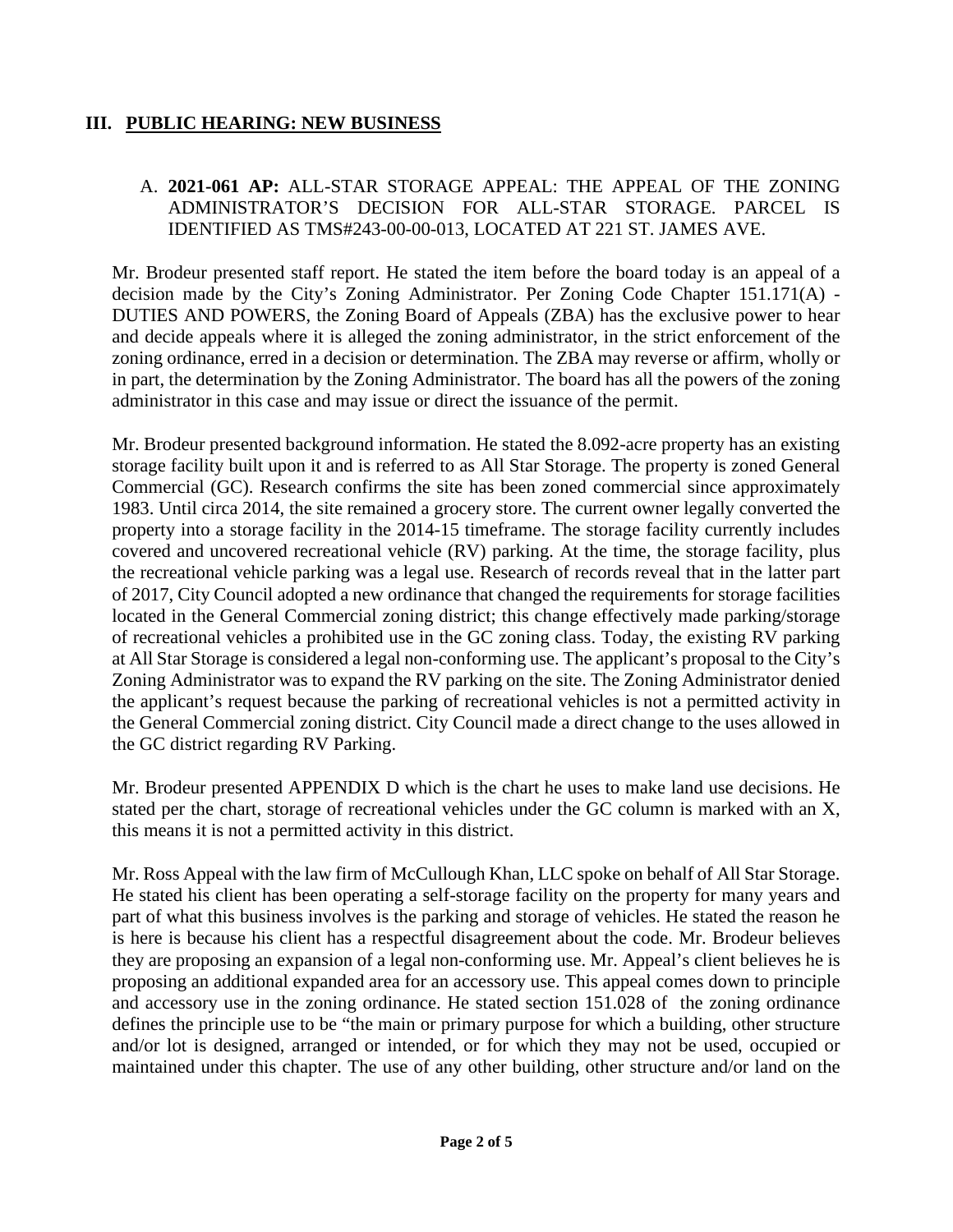same lot and incidental or supplementary thereto and permitted under this chapter shall be considered an accessory use."

Mr. Appeal stated a property can only have one principle use at a time and by definition in the ordinance, any other use, customarily incidental to, maintained and operated as part of the principal use is allowed. He stated the zoning ordinance defines accessory uses as "A use, building or structure customarily incidental and subordinate to, and detached from, the principal use, structure or building, and located on the same lot with the principal use, structure or building.

Mr. Appeal stated it is their position that the primary use of the property is a storage facility, it is not the storage of recreational vehicles. He stated to Mr. Brodeur's point, storage of recreational vehicles was taken out of APPENDIX B by City Council, but they took it out as a principal use. He stated the storage of recreational vehicles, is an accessory use.

Mr. Appeal stated he needs to prove to the board that the storage of recreational vehicles in the storage industry is customary. The applicant handed the board letters from Universal Storage Group CEO and Devon's Self Storage CEO. He stated the sum of the letters state in the self-storage industry, both in South Carolina and nationally, the parking of storage and recreational vehicles is a customary incidental and subordinate use to the primary use of the property which is a storage facility.

Mr. Appeal ran through the elements in section 151.108 which state the rules that govern accessory uses.

1. Is customarily incident to, maintained and operated as part of the principal use.

2. Does not impair the use or enjoyment of nearby property (nor create hazard) in greater degree than the associated principal use.

Mr. Appel stated all surrounding properties are commercial in nature. Recreational vehicles have been parked on the property for years without any complaints from neighbors. He stated in fact this use will take recreational vehicles out of neighborhoods into a commercially zoned facility.

3. Does not create levels of noise, odor, lighting, vibration, dust, pollution, or traffic hindrance in greater degree than the associated principal use.

Mr. Appeal stated in response to this item, it is hard to imagine a less impactful use than a parked vehicle. It is not a disruptive use.

4. Complies with the size, location, and appearance standard of the ordinance.

Mr. Appeal stated he meets these criteria. He stated he wants to make sure everyone understands that they are already parking recreational vehicles on the property and have been doing so for years. The appeal is to find out if we can devote the remaining footprint of the lot to this use.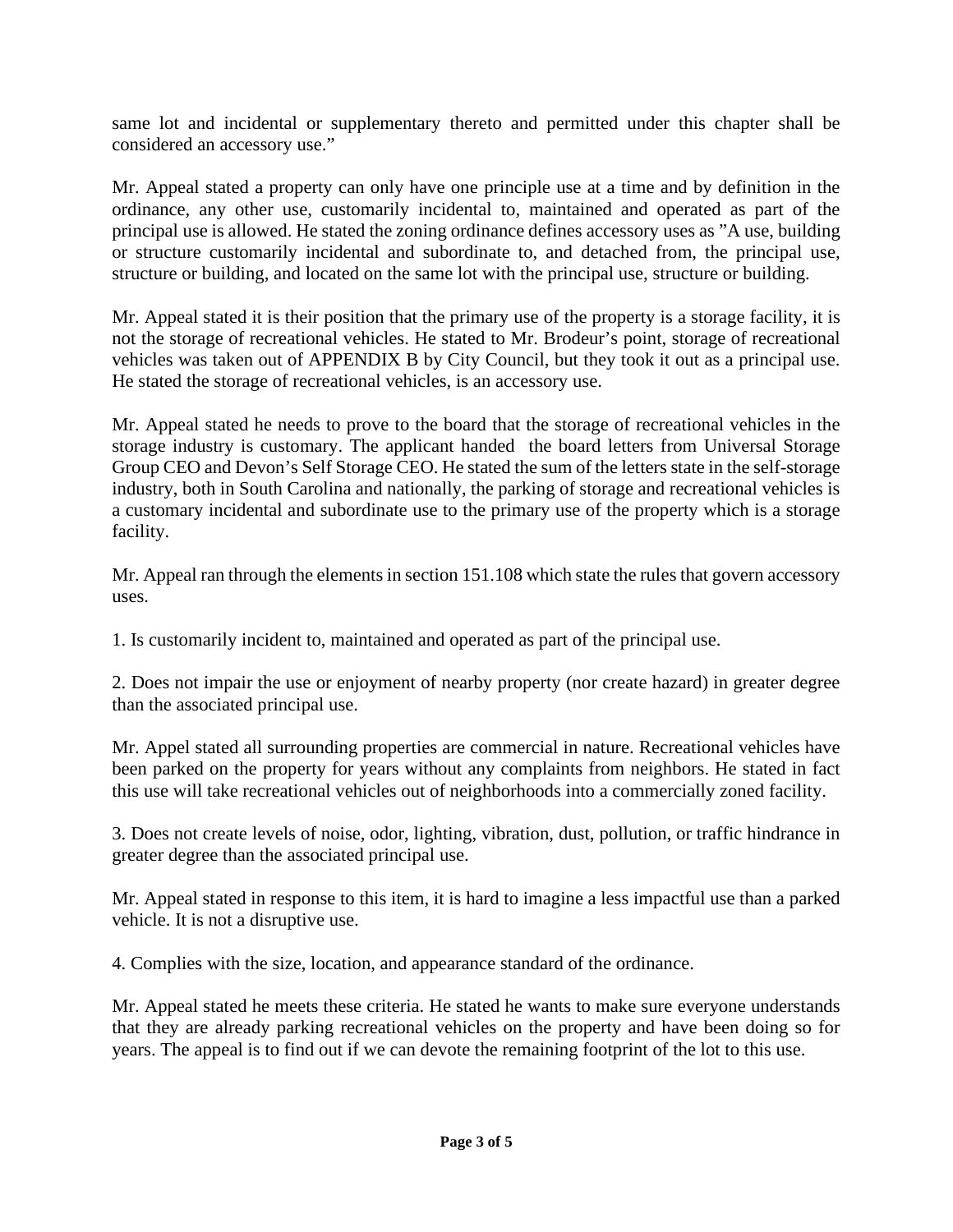5. Is not used in residential districts for commercial purposes, specifically as rental or lease property.

Mr. Appel stated this is a commercial district. His client is not asking to put a commercial business inside a residential community.

In closing, Mr. Appel stated in the table of use in the zoning ordinance, the sales and repair of recreational vehicles is allowed in the GC district. He stated that the parking of these vehicles is far less intense and disruptive for the City's stated goals than sales and repair.

Chairman Clift asked if anyone in the audience would like to speak in favor. Mr. Albert Hayward is the developer and presented the history of the property. He stated this is not just for parking recreational vehicles but also for parking tractor trailers as this has been a major issue in the area. He stated his plan is to install ten (10) spots dedicated for tractor trailers.

Chairman Clift asked if anyone opposed this request. No one from the audience opposed.

Mr. Brodeur summarized. He stated his job as the Zoning Administrator is to use the strictest interpretation of the ordinance. The board inquire as to why the ordinance was changed in 2017. Mr. Brodeur stated he was not at the city in 2017 but it is his understanding that there was a rash of storage facilities at that time. He stated City Council change the ordinance due to the fact that the City's commercial corridors were being taken over by them. The board inquired as to the process to have an ordinance changed by City Council. Mr. Brodeur stated he would take the proposal to the Planning Commission and request a modification.

The public hearing was closed, and discussion occurred between board members.

**MOTION:** A motion was made to extend the existing nonconforming use to the undeveloped portion of TMS 243-00-00-013 located on the southeastern portion of the parcel with the condition that there is a fifteen (15) foot vegetive barrier and security fence. **MOVED BY** Board Member Volkmar. **SECONDED BY** Board Member Fisk.

**DISCUSSION:** None

**VOTE:** All voted in favor (5-0)

The board open the meeting to the public.

# **IV.CLOSING REMARKS AND ADJOURNMENT**

Mr. Brodeur stated state law specifically states you cannot refer these types of items to the Planning Commission. Mr. Brodeur stated he sent an e-mail to all board members to notify if they need training. He thanked the board for all they do.